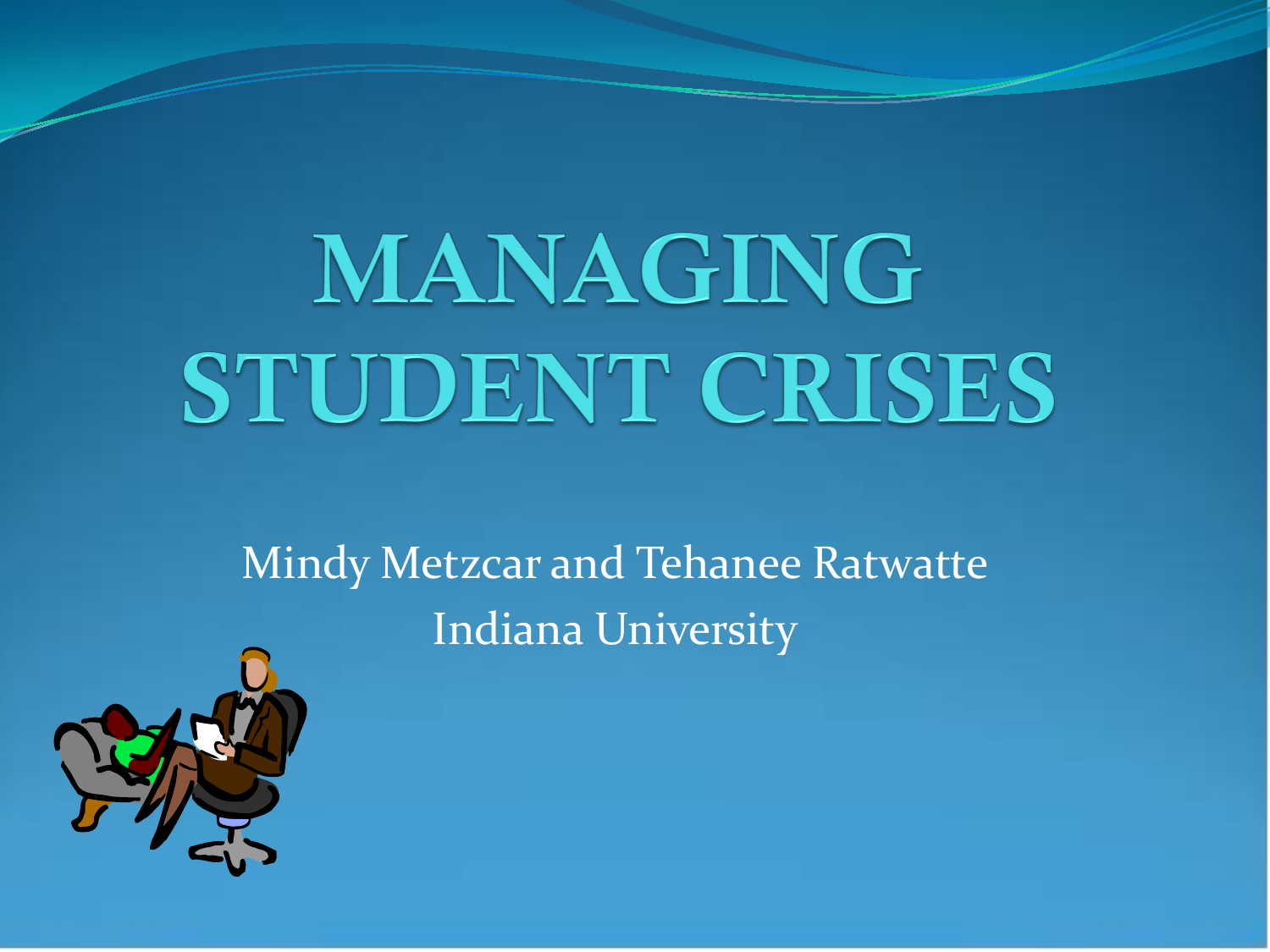### Case Example

Graduate student in her 1<sup>st</sup> semester, mother of 3, spouse recently returned to home country. A few weeks into the semester, discovered that oldest daughter had brain tumor. Student had to have a reduced course load, but she and children wanted to remain in the US.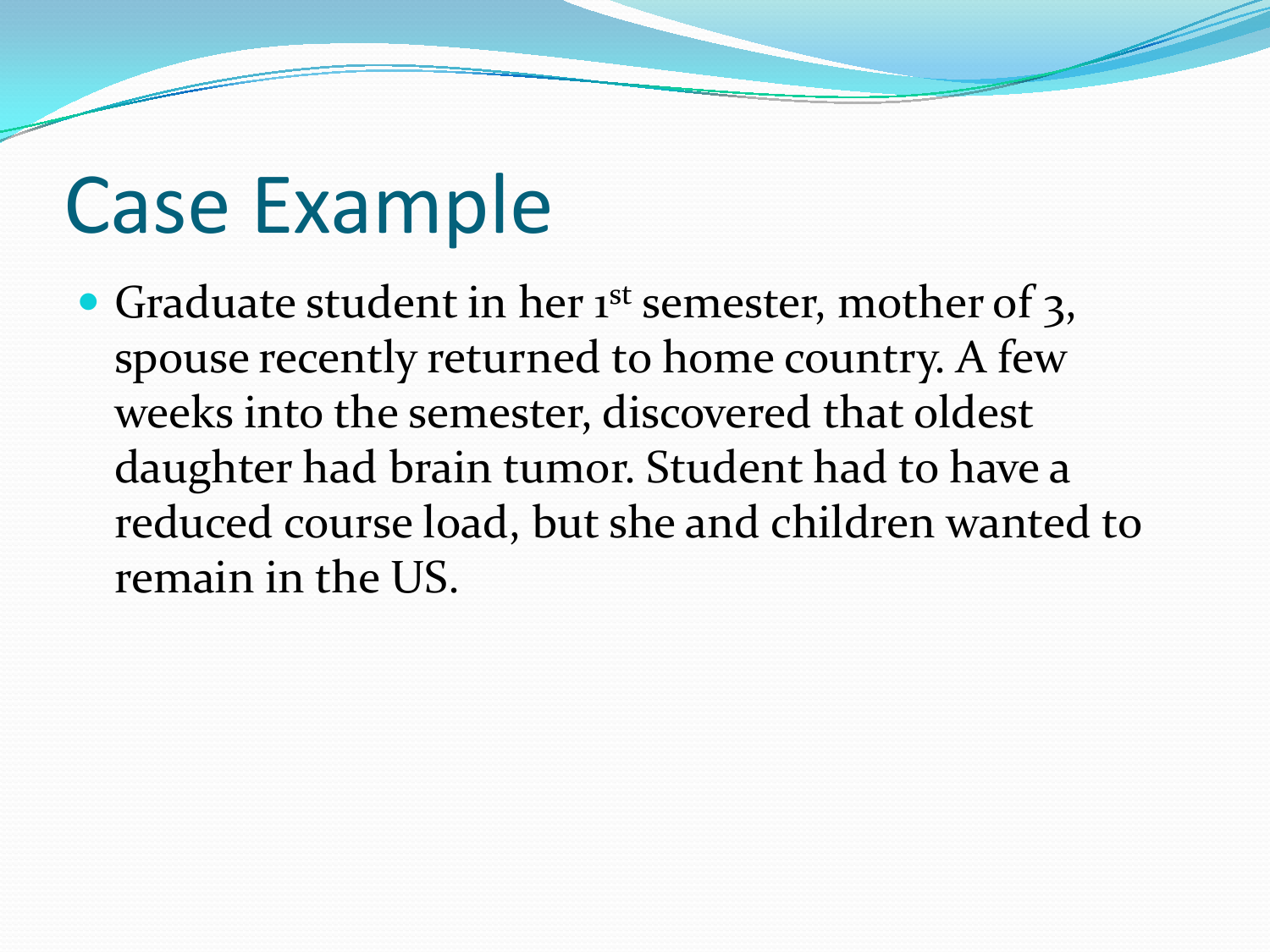# The Regulations

- Under-enrollment in 1<sup>st</sup> semester:
	- Difficulties with English language/American teaching methods
	- Improper course placement
	- Documented medical issue
- Issue:
	- Not the student's medical issue, but clearly distressed
- Outcome:
	- Documented medical issue after student sought help from our counseling and psychological center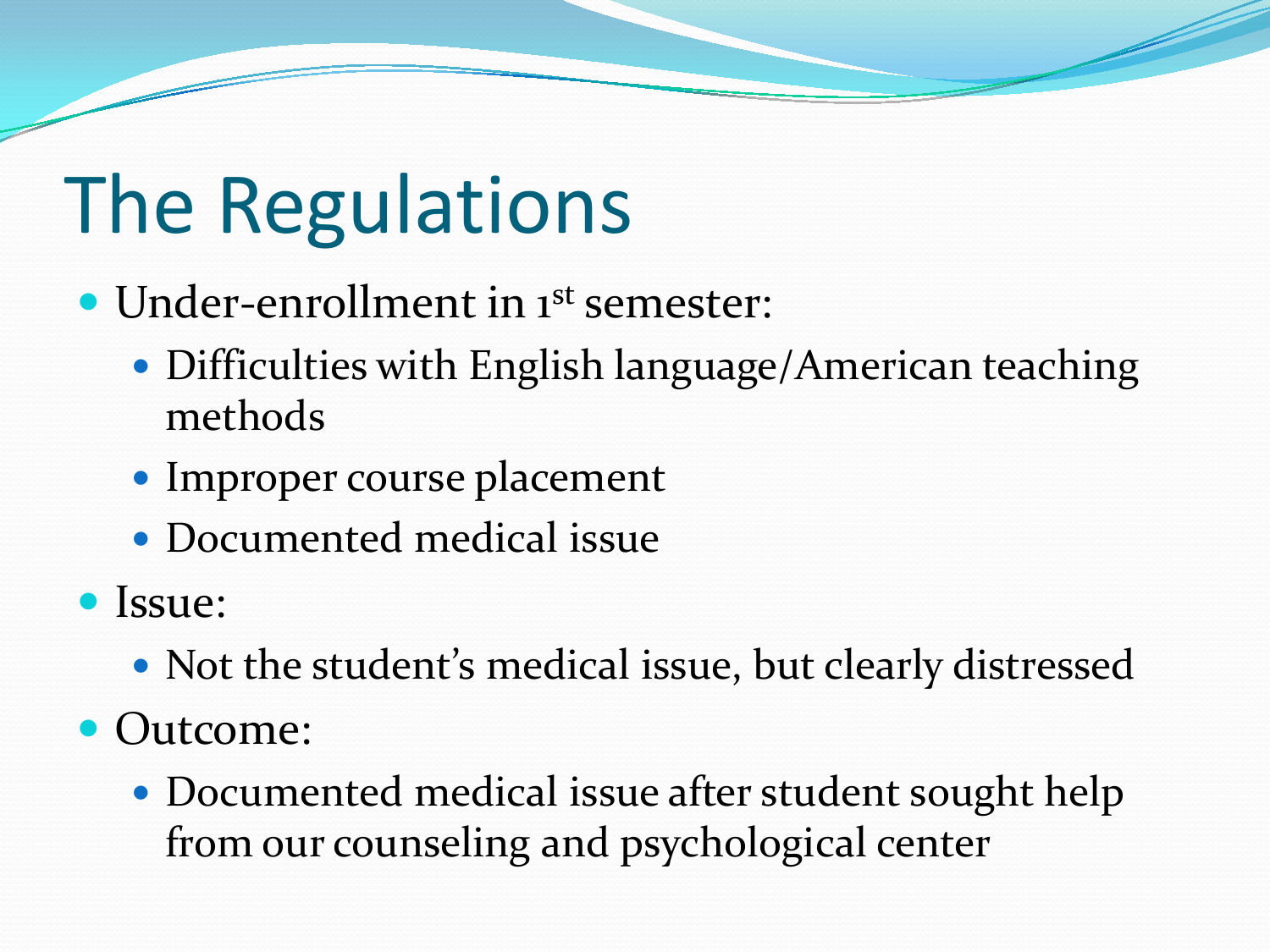### Case Example

 Male student in his second semester of undergraduate classes. Mother became ill at home, student began having difficulties with concentration, wanting to go home. Student greatly concerned about ability to return to US.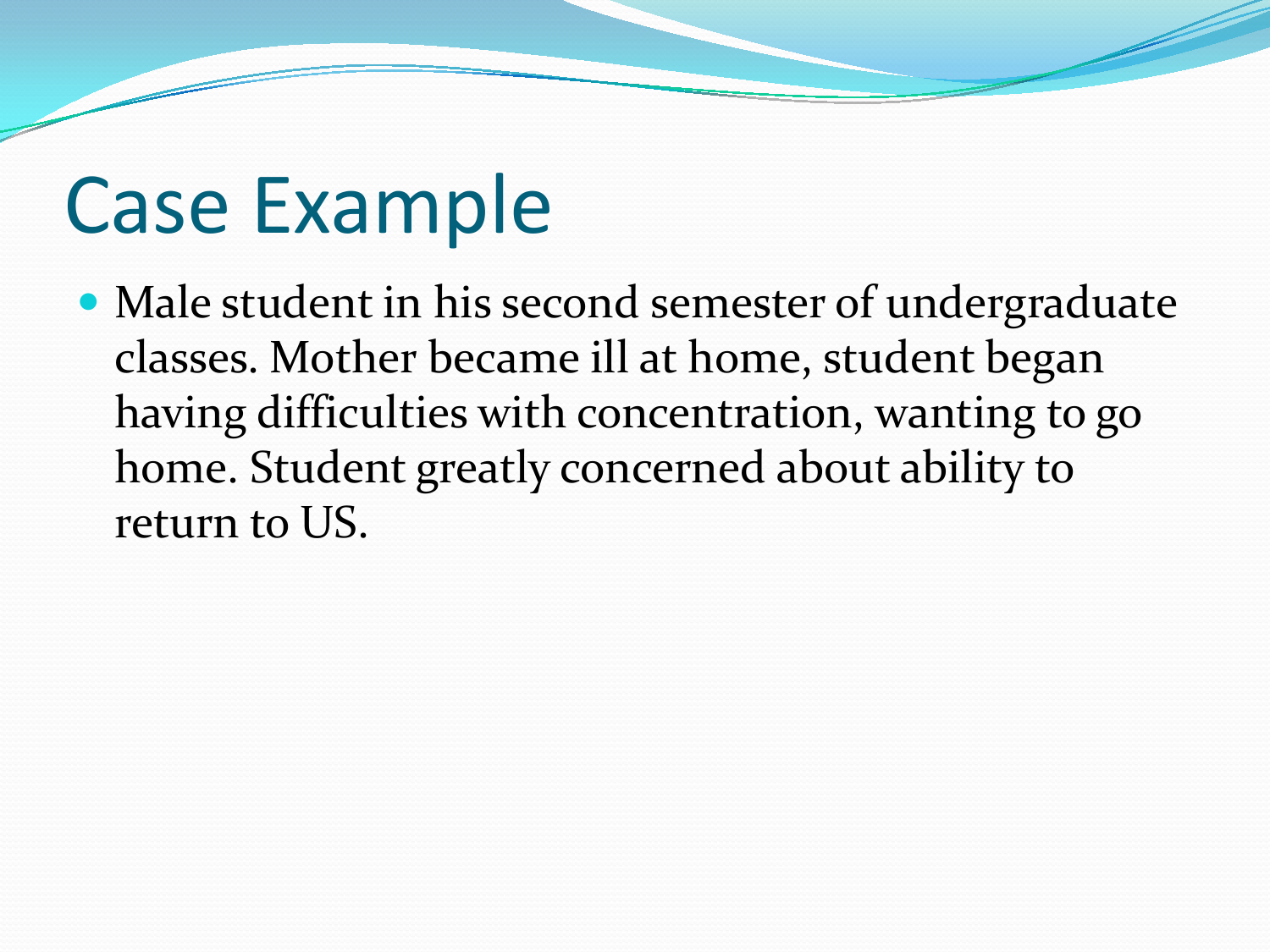# The Regulations

- Total withdrawal but keeping "active" SEVIS record
	- Documented medical issue for authorization to be under/not enrolled
- Issue:
	- Student had not discussed his issue with anyone and was very hesitant about receiving mental health counseling

#### • Outcome:

• Offered to walk him to counseling and psychological center, then he asked me to sit in the appointment with him. Medical authorization to be not enrolled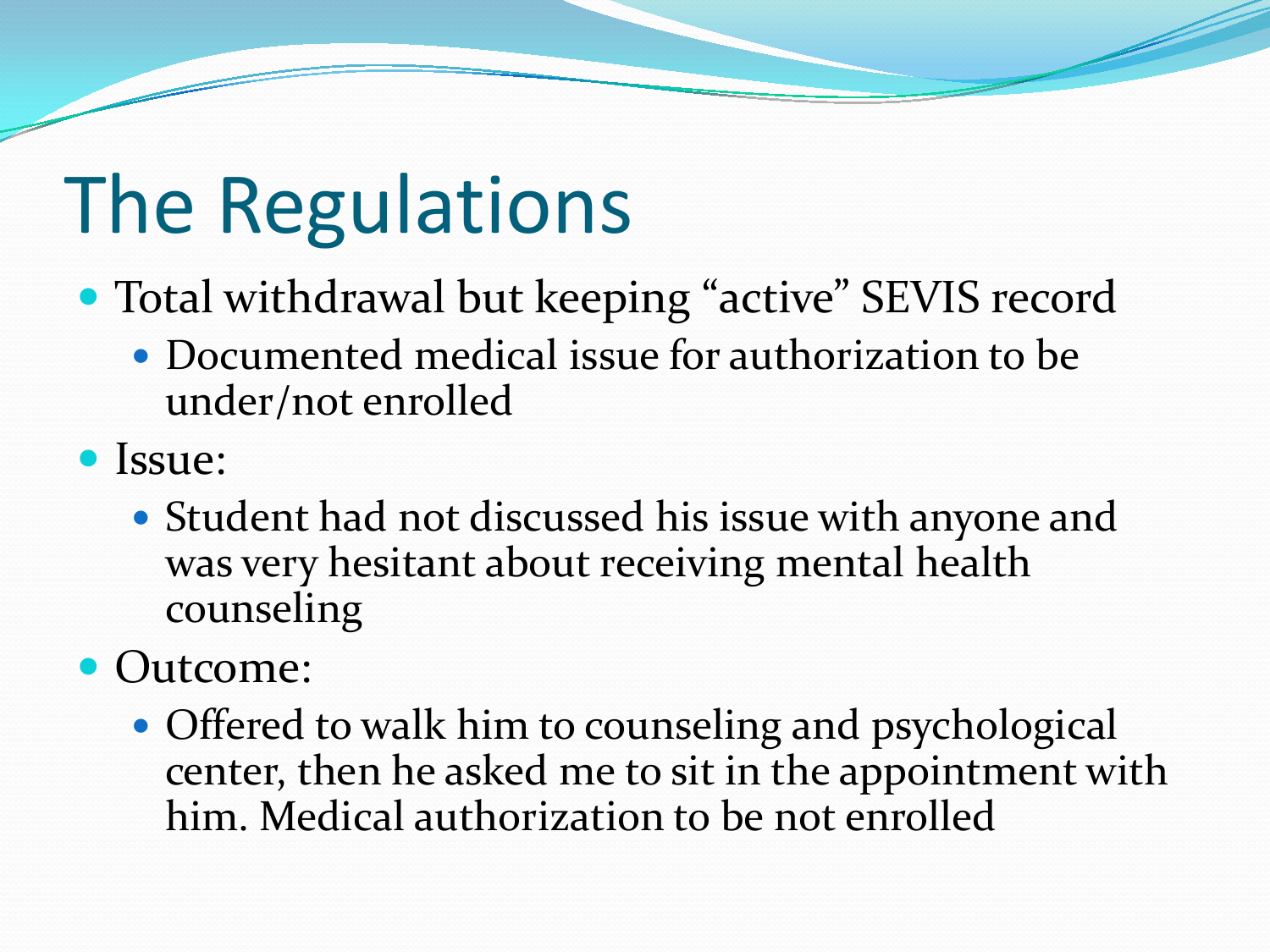### Case Example

- Male student in first year of study. Grandfather sick in hospital, father had heart bypass. Did not go to classes for most of semester, had been cited for alcohol issues on campus, finally came to the OIS.
- Withdrew from all classes
- Finally visited health care center and talked to professional staff
- Returning to IU after time away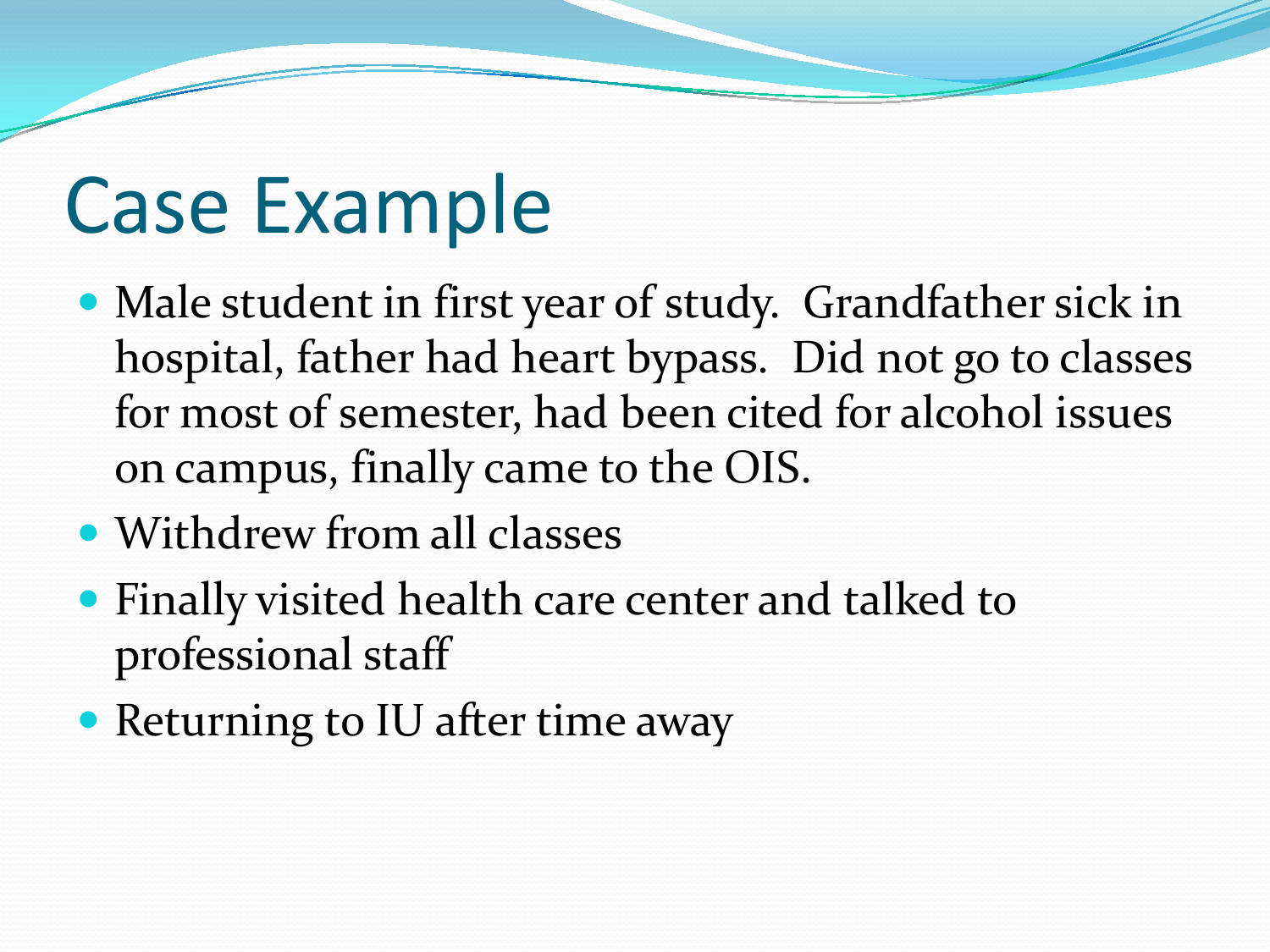# The Regulations

- Total withdrawal
	- Documented medical issue for authorization for total withdrawal from all classes
- Issue:
	- Student needed mental health counseling and also needed to meet with Student Advocates to handle grade issues
- Outcome:
	- Student sought mental health counseling and did total withdrawal for medical reason and worked with Student Advocates to handle his grades. Terminated record for authorized early withdrawal based on medical documentation.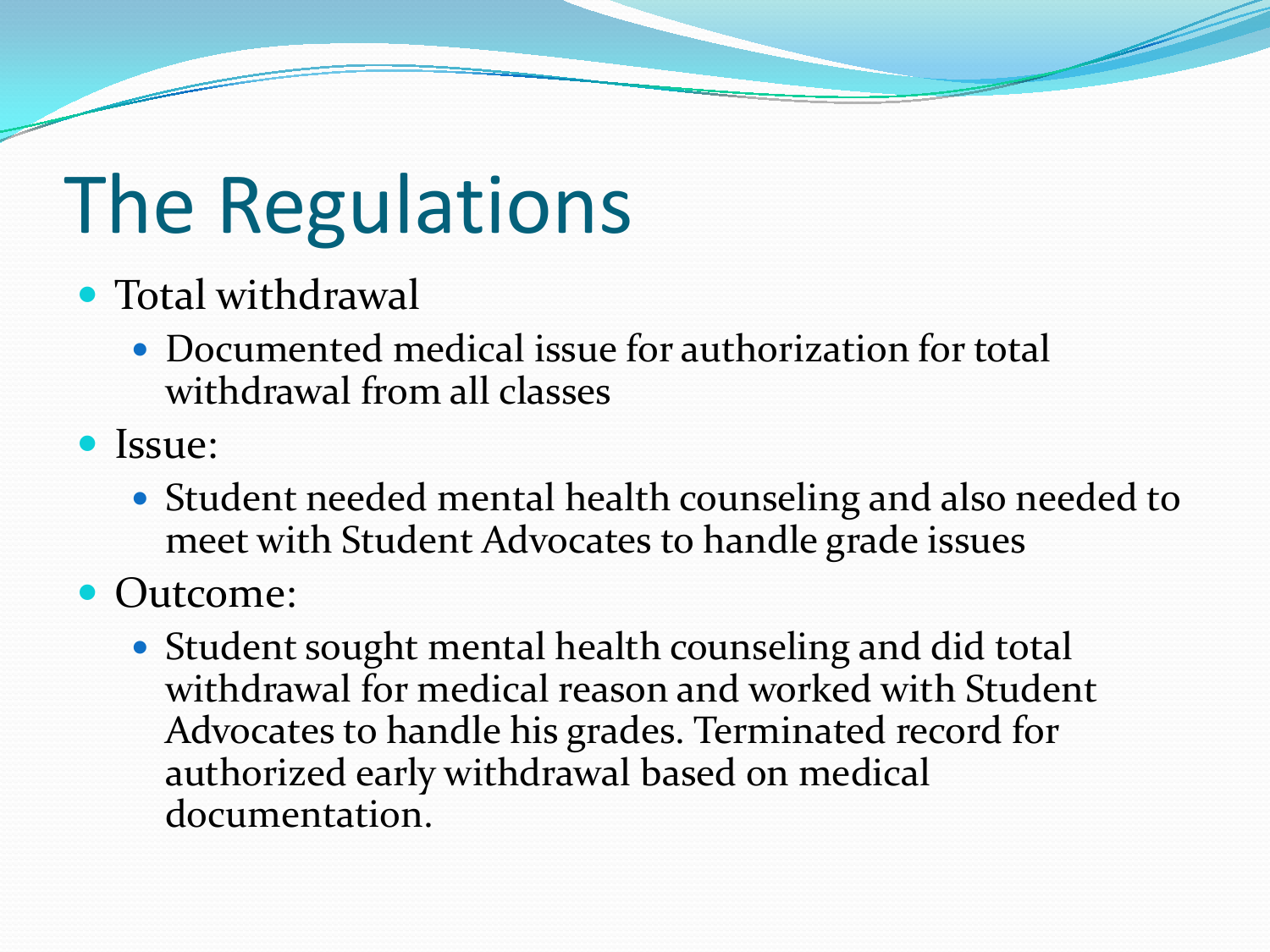# OIS Approach

- Remind students they can always come to OIS to talk, but professional medical care and documentation has to come from the pros
- Offer to walk with students to the health center
- To avoid the stigma of mental health counseling address physical problems that are the result of mental distress:
	- Sleep issues, eating issues, hair loss
- If a student is still questioning mental health counseling, ask them to think about:
	- Have you experienced negative changes in the way you handle academics?
	- Have you experienced negative changes in the way you interact with others?
	- Are you experiencing consequences of drug/alcohol use?
	- Have you felt bad for at least two weeks?
	- Have your friends been commenting on your mood or that you don't seem like yourself?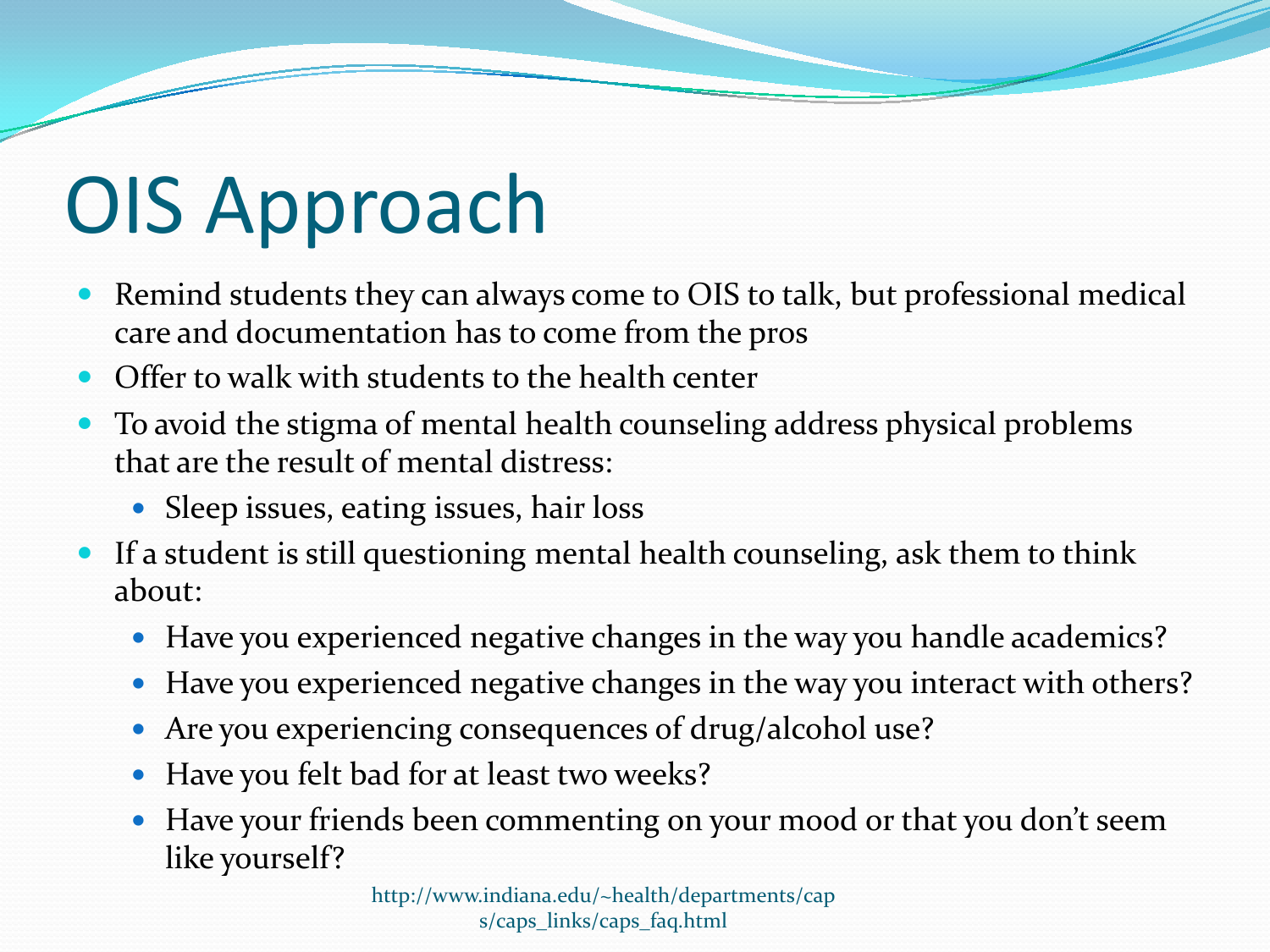# Counseling Skills & Techniques

#### • Clarification

- Encourages elaboration of case and confirms advisor's understanding of case and ensures student's language/slang is understood by advisor
- Example: Asking "Are you saying…" "You said that experience was 'da bomb', what do you mean by that?"

Paraphrase

- Refocuses the student on the situation and feelings being discussed and by hearing the information they share with the advisor it helps the student understand their situation better
- Example : "Because your family member is ill, you have had trouble concentrating on classes"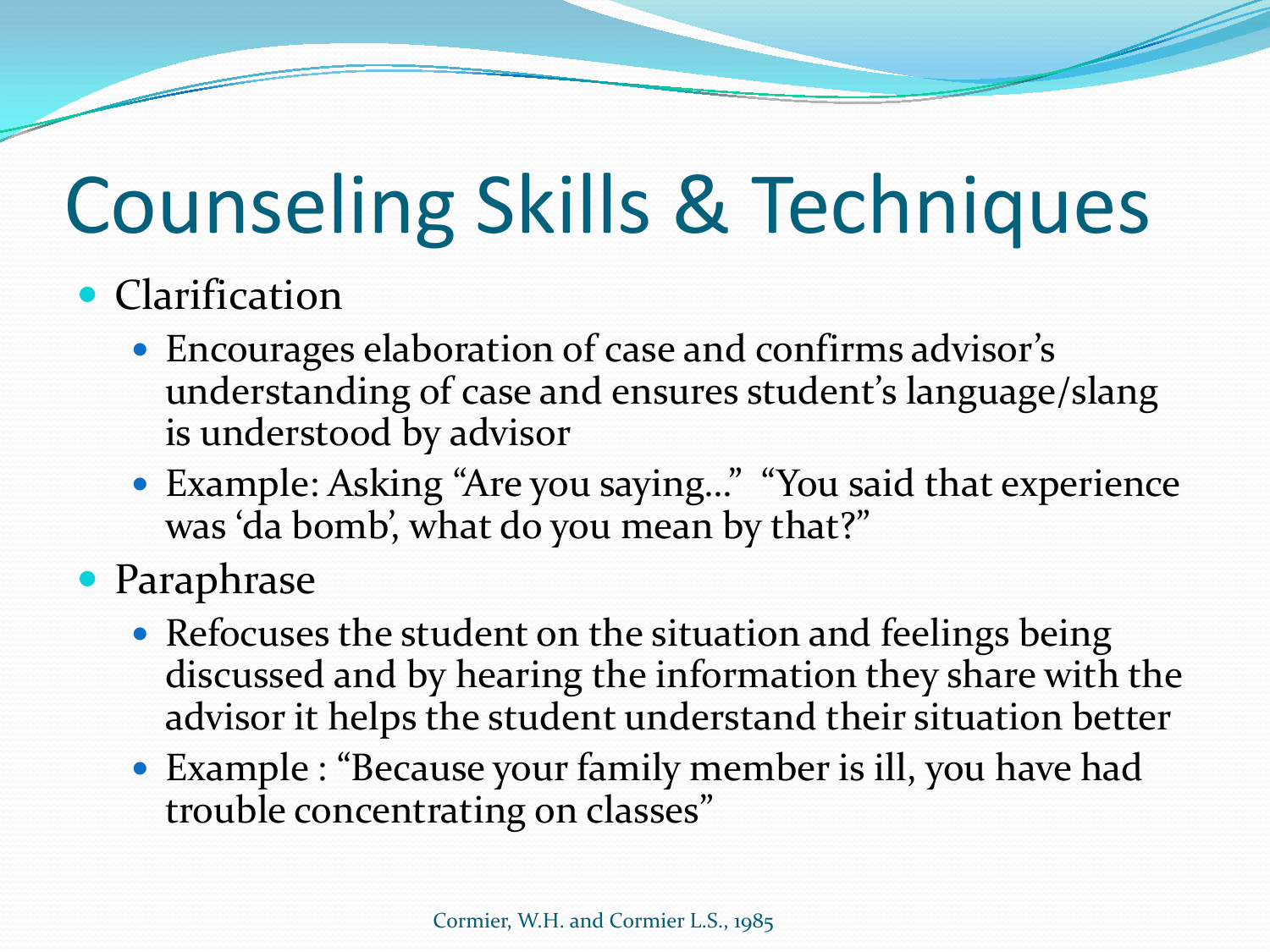# Counseling Skills & Techniques

#### • Reflection

- Encourages student to understand and express their feelings so they can better understand the effects of their feelings on their lives
- Example: "You are stressed and worried about your difficulties with concentrating on classes because of your ill family member"

#### **• Summarization**

- Ties together the components of the student's issue and helps the student and advisor identify a theme or pattern
- Example: "With your family member being ill and you being here in the US, you are stressed and worried and that is distracting you from succeeding in your classes this semester"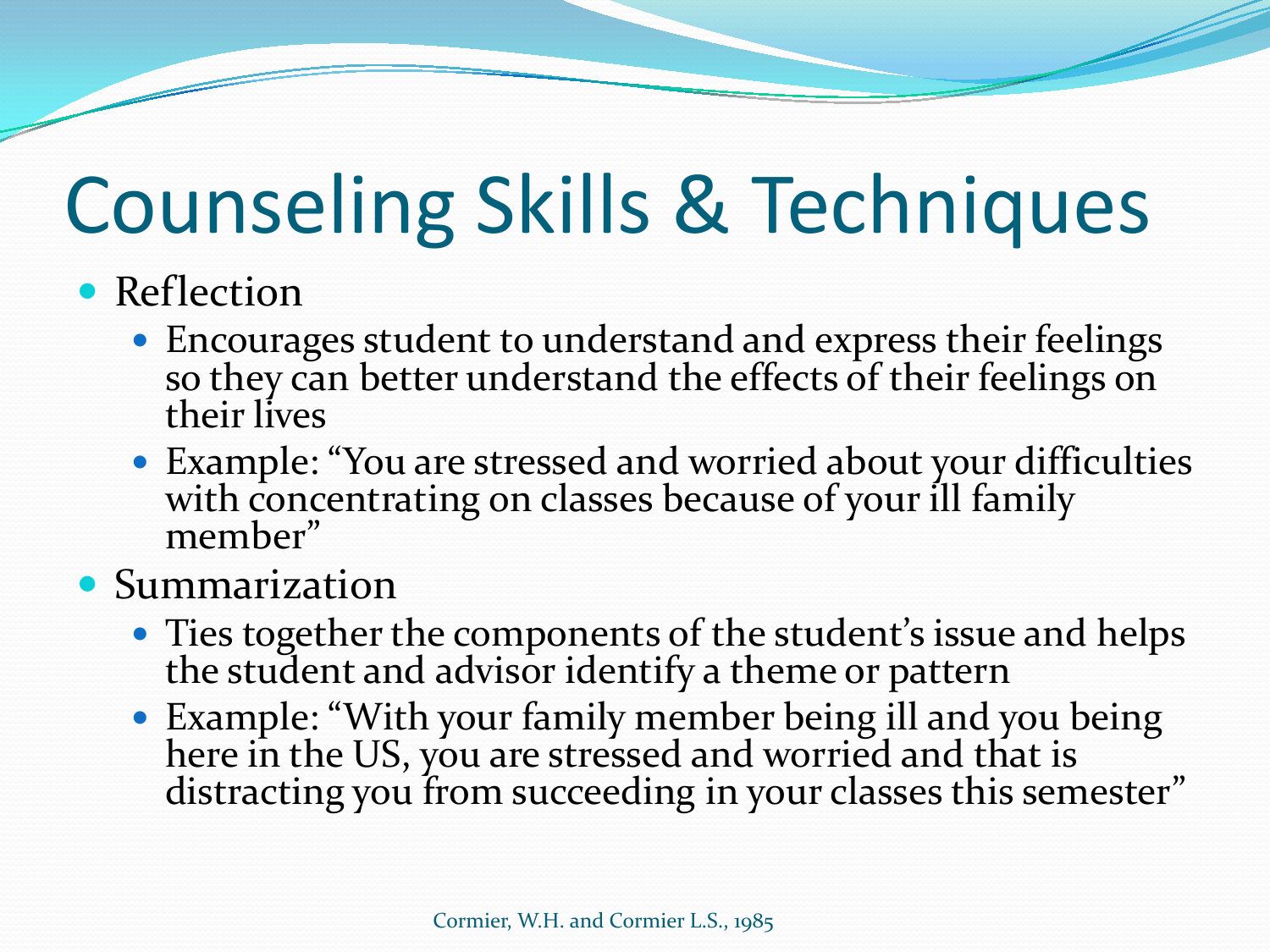### When a Student is in Crisis

- Stay calm
- Listen; let the student get their feelings out
- Be supportive; let the student know it is courageous of them to share their situation with you
- Express concern; let the student know you want them to be safe/happy/at ease and that you want to help
- Present appropriate and reasonable options/referral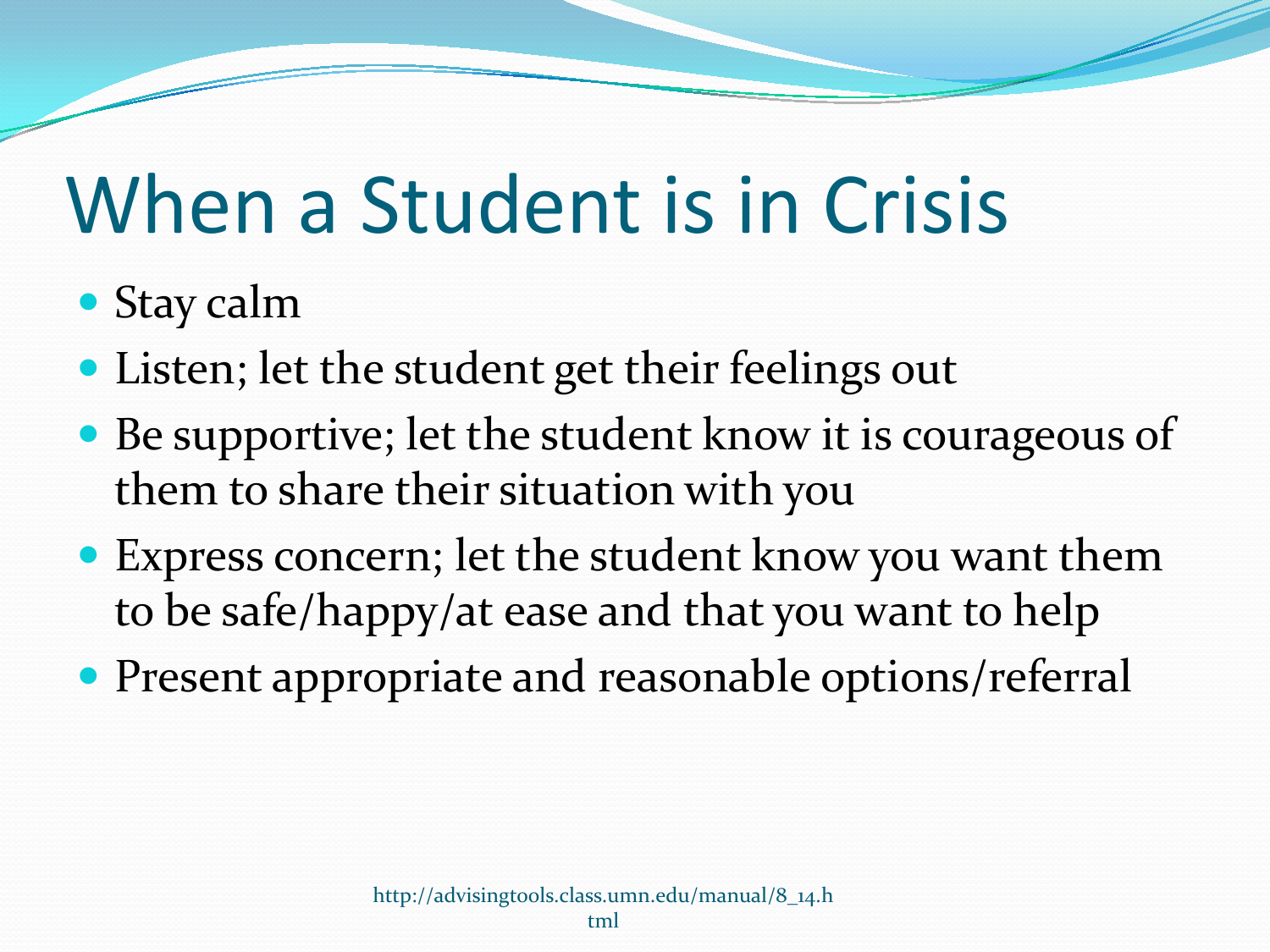### Resources

- [Counseling and psychological services](http://www.indiana.edu/~health/departments/caps/caps_links/caps_yourself.html) at your school
- Local or state health services department
- Housing unit at your school being on the crisis response contact list, for wellness checks
- Student advocates center/office at your school
- GLBT resource/support center at your school
- Cultural centers at your school
- Dean of Student's office at your school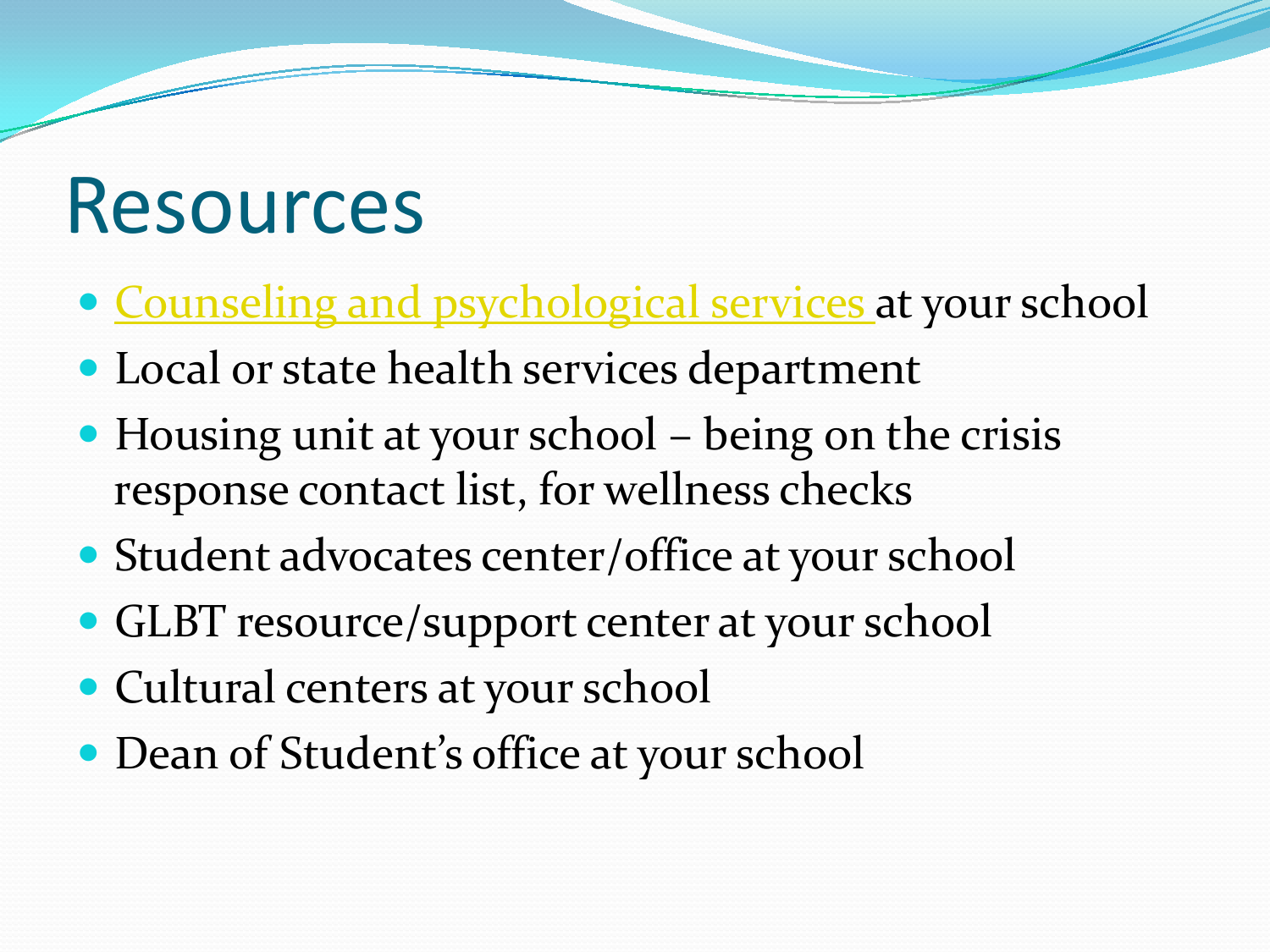### Resources

- Bursar/billing office at your school
- Student legal services at your school
- Local crisis pregnancy center
- Local women's shelter
- Local library services that might offer legal counseling or other helpful services
- 2-1-1 for 2-1-1/Information and referral for resource info on food, clothing, shelter, emergency financial assistance, childcare, health & mental health care, and legal services (http://www.in211.org/)
- Information, information, information (about the student, his/her friends, family, program of study, etc.)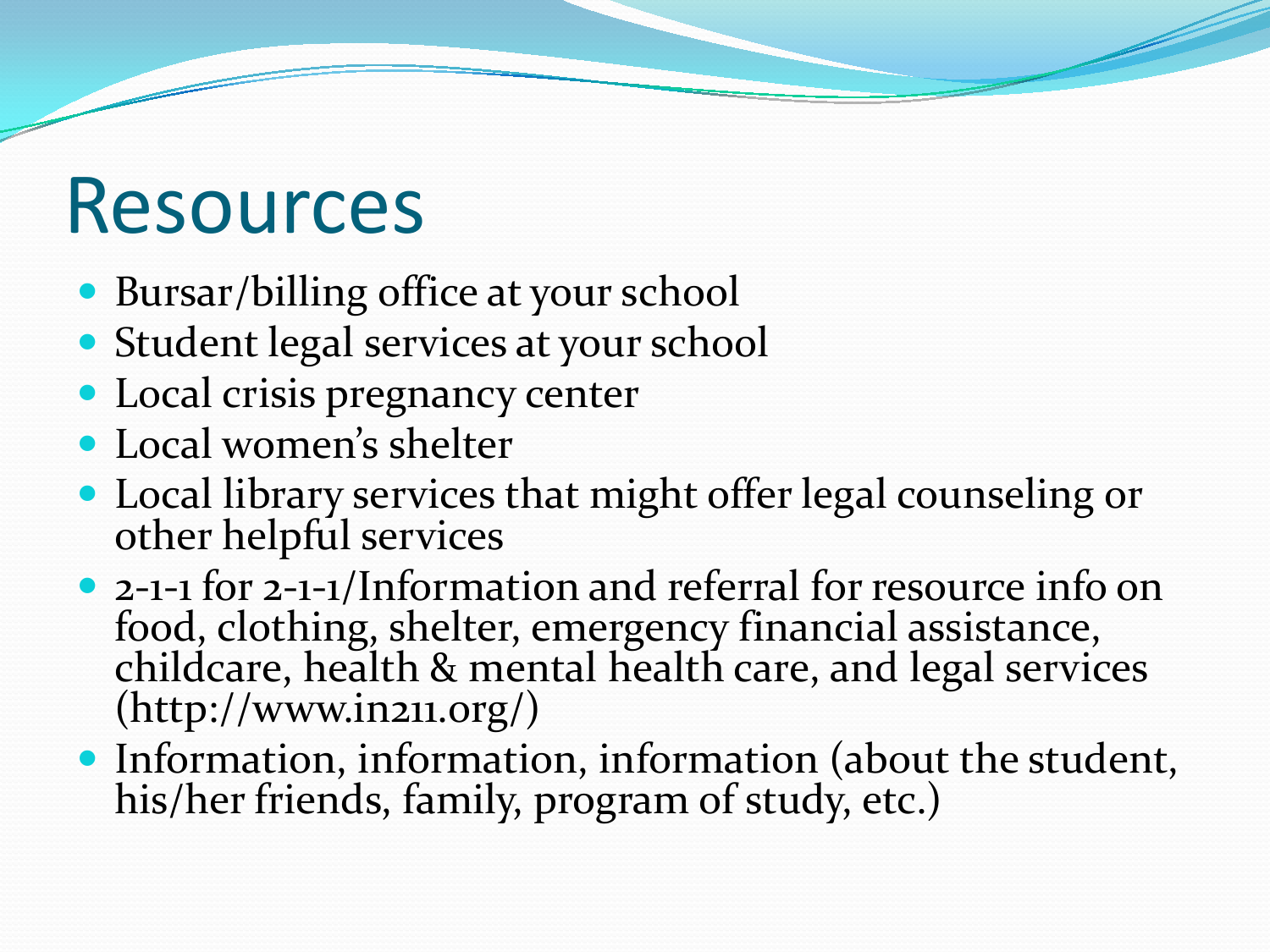### Recommendations

- Have resources available
- Get to know your campus's health center staff
- Address the concept of [culture shock](http://www.indiana.edu/~intlserv/core/misc/culture_shock.php)
- Talk to your colleagues
- Take care of yourself too!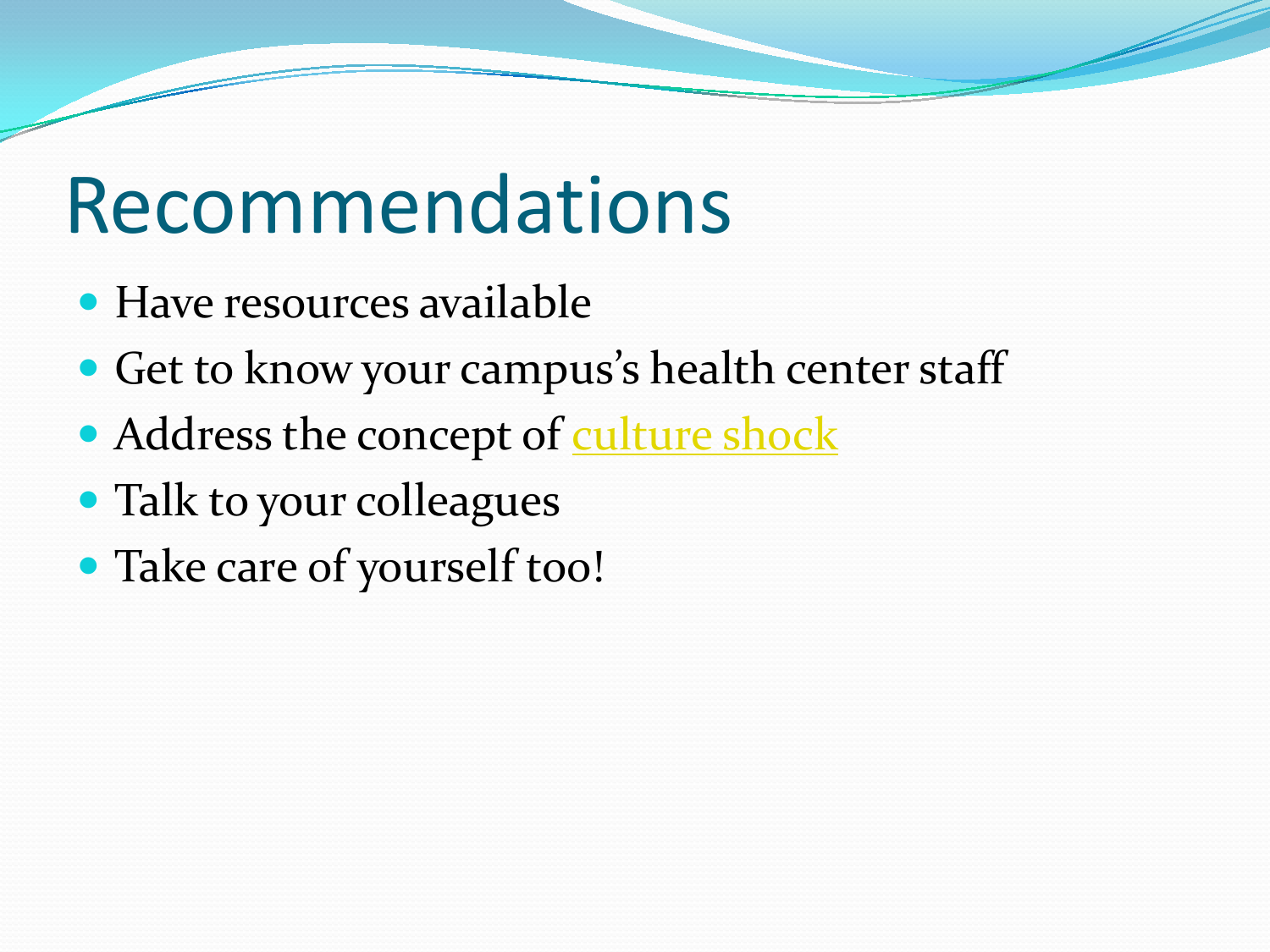# *References*

- Cormier, W.H, & Cormier, L.S. (1985). *Interviewing strategies for helpers:* Fundamental skills and cognitive behavioral interventions (2<sup>nd</sup> ed.).<br>Belmont, CA: Brooks/Cole Publishing Company.
- Indiana University Health Center (2010). *Frequently asked questions.* Retrieved from: http://www.indiana.edu/~health/departments/caps/caps\_links/caps\_f aq.html.
- Indiana University Office of International Services (2010). *Adjustment process in a new culture – from beyond language*. Retrieved from http://www.indiana.edu/~intlserv/core/misc/culture\_shock.php.
- University of Minnesota College of Liberal Arts (2010). *Class Advising Manual*. Retrieved from http://advisingtools.class.umn.edu/manual/8\_14.html.